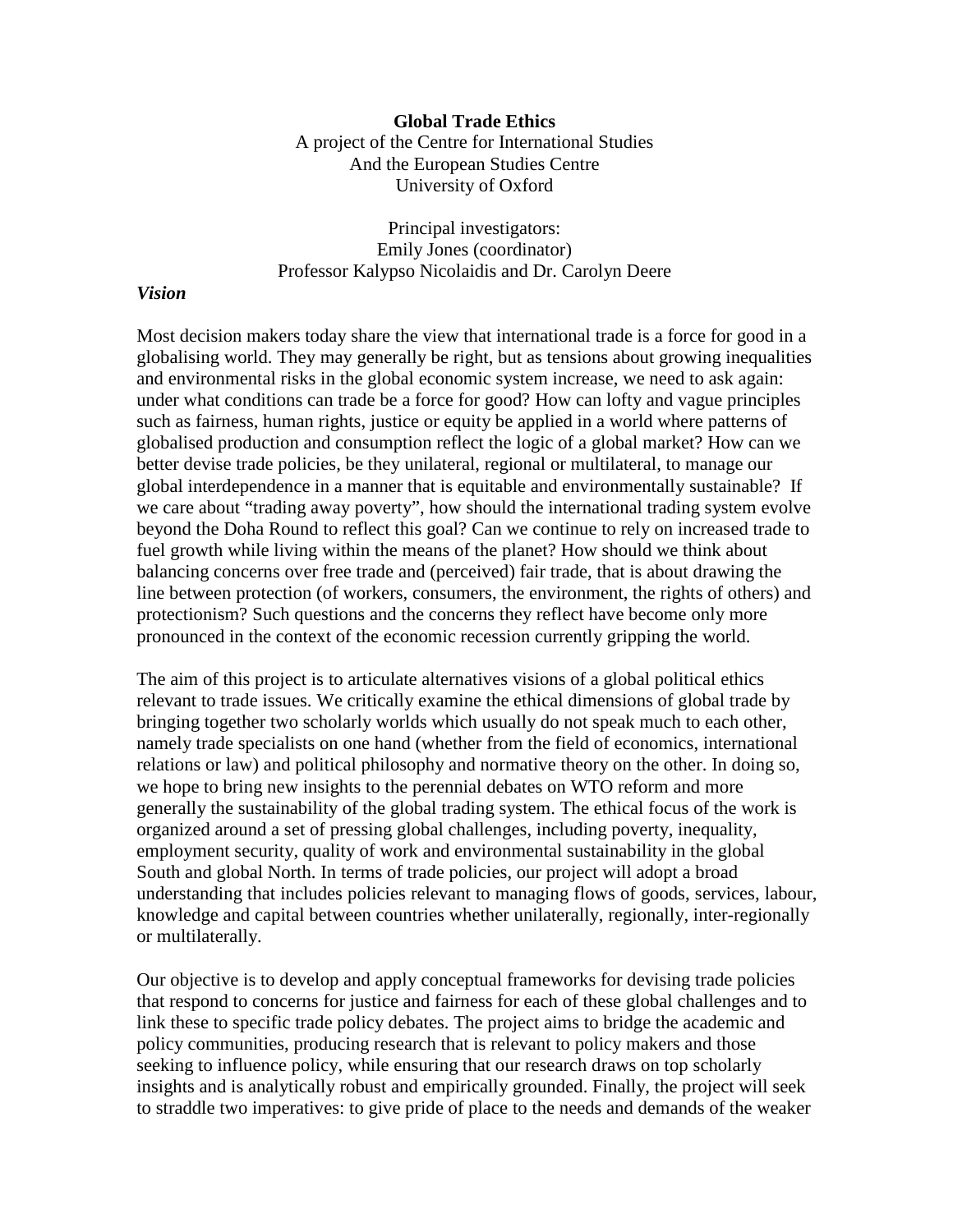and more vulnerable actors in the system, especially from the South, while at the same time focusing its recommendations where power lies, with those actors who are most likely to implement or resist change.

## *Justification*

This project is motivated by the observation that academic work has much to offer policymakers and civil society organisations that grapple with fundamental ethical dilemmas of global trade, but that it often misses the mark. Academics have thought deeply about questions of justice and equity in the global economy, but their work is often too far removed from the day to day reality of trade negotiations and government decisionmaking for it to have traction. Moreover, academic work often fails to take account of the political context in which policy decisions are made, so valuable ideas are swept aside as politically infeasible.

# *Approach*

The core of our project will be an interdisciplinary team of academics who are committed to exploring trade policy from a normative perspective. We will hold a series of seminars, mainly in Oxford University, in which we explore possibilities for applying concepts of fairness and justice to key trade policy issues. Once we have established some common principles and conceptual frameworks, we will then test and refine these with policy makers and civil society organisations. The outcome will be a series of analytical papers setting out past efforts, successes and tensions in efforts to devise conceptual frameworks, and to propose how our efforts improve upon them. A further value-added of the papers will be to propose and develop policy-relevant recommendations for specific issue-areas. These again would be tested with input from policymakers and civil society organisations. The output would be a series of individual working papers, which could be produced as an edited volume. Short research briefs for a non-academic audience on each of the chapters would also be produced for broader dissemination.

### *Proposed Issue Areas*

A global trade ethics is relevant to all modes of governance: adjudication by judges, day to day management by expert networks as well as political negotiations involving actors from governments to parliaments or NGOs. Our agenda will be organized around a series of clusters which will help us debate such an ethics:

1. Underlying benchmark principles: Legitimacy, Justice, Equity and Fairness

While global governance and the international institutions associated with it face perennial challenges to their legitimate authority, trade-related governance has attracted a plurality of global critics. At the heart of these critics is the relationship between power and legitimacy. Conventional analyses have tended to categorise the problem of legitimacy into either 'input' legitimacy issues (such as procedural codes and the scope for democratic voice) or 'output' legitimacy concerns (material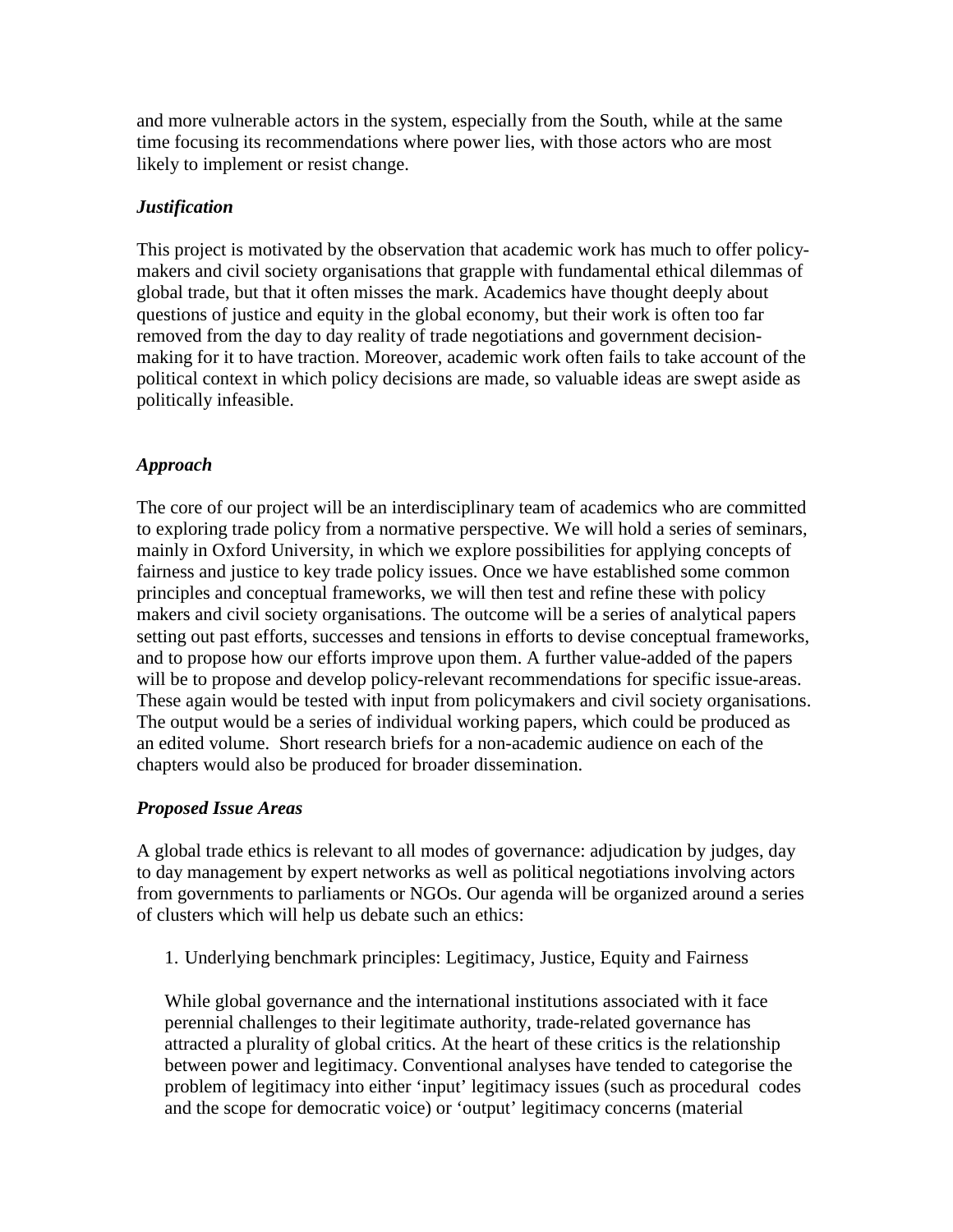conditions generated by its policies and norms) and ask to what extent each obtains. While these debates are certainly important, they must be embedded in a broader substantive normative context. Questions include:

- o What are the principle techniques and mechanisms used by various actors in the legitimation of certain policy ideas and frameworks?
- o Which alternative proposals on subjects of reform are commonly considered to be 'less legitimate' and why?
- o What definitions and conceptual classifications are important in the analysis of equity and fairness?
- o How can alternative notions of equity be translated into concrete reforms of trade rules and trade institutions?
- o How is the notion of 'fair' trade understood by decision makers and/or publics around the globe?
- o How can greater tolerance, transparency, and reason be accommodated in the WTO setting? To what extent do these principles in turn serve to enhance WTO legitimacy? How can greater political contestability, and if so, how could this be fostered?
- o How are efficiency and human welfare connected? Are they mutually reinforcing as the WTO's norms of reciprocity and equal obligations would suggest?
- 2. Trade economics, "trade and…" policies and issues of fairness

The second building block brings in more technical consideration of trade economics and trade policies and debates over the legitimate and reasoned grounds for disagreements in the trade community. These in turn can be put to the test through normative benchmarks. In particular we need to think about trade governance holistically in a world where "trade and…" issues increasingly pervade the agenda of global economic governance – from trade and finance to trade and development, trade and labor, trade and human rights, trade and climate change, trade and geo-politics.

- o In a time of economic crisis, what is 'fair' when it comes to the protection of the national economy and workers? How do we overcome the tensions that arise between those working to protect the interests of workers and farmers in Northern countries whilst also protecting the interests of workers and farmers in developing countries?
- o What are the competing understandings of the linkages between trade and development? Why do they arise? How can these tensions be addressed?
- o How can we manage labour migration in a way that is equitable to workers both sending and receiving countries?
- o How can we integrate environmental sustainability into trade policies in a manner that both tackles climate change and supports the development aspirations of developing countries?
- o How should access to technology be managed? How do we find a fair balance between the push for greater sharing of technologies and knowledge on the one